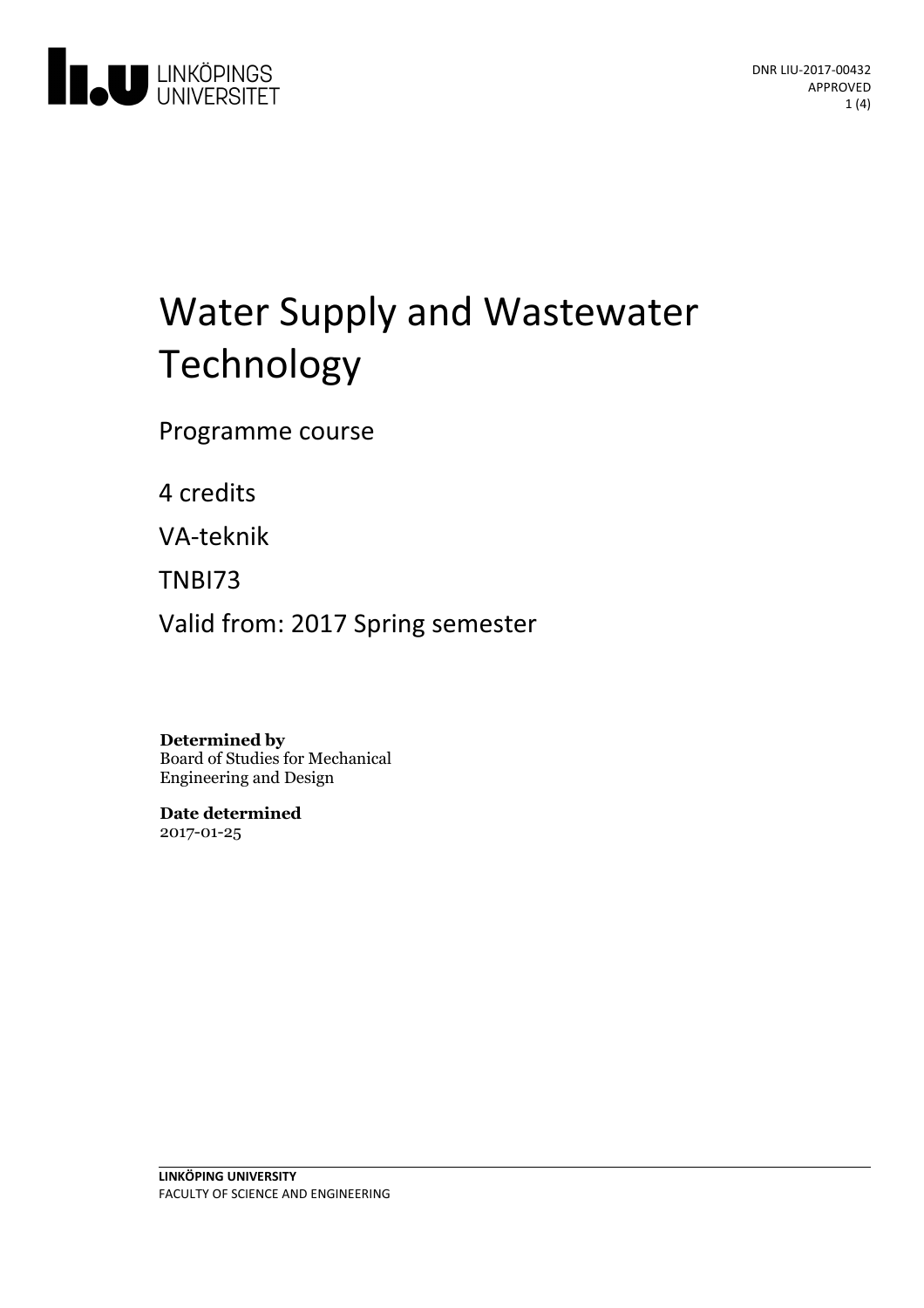## Main field of study

Civil Engineering

## Course level

First cycle

## Advancement level

 $G<sub>2</sub>X$ 

## Course offered for

Civil Engineering, B Sc in Engineering

#### Entry requirements

Note: Admission requirements for non-programme students usually also include admission requirements for the programme and threshold requirements for progression within the programme, or corresponding.

## Prerequisites

Hydrology and hydraulics

## Intended learning outcomes

After completing the course the student should be able to construct and evaluate a water and drainage system. This means that the student can:

- Describe and illustrate the parts in a common water supply and wastewater system.<br>• Calculate dimensions for water and sewer pipes.<br>• Describe and analyse material for pipes and devices used in water supply
- 
- 
- Describe drainage system with focus on environmental sustainability.<br>• Analyse the stability of shafts.<br>• Analyse the stability of shafts.<br>• Describe and analyse methods for foundation of pipes.<br>• Describe methods for ma
- 
- 
- 
- with so called no dig methods.<br>• Plan and design a water and sewer pipe system for a residential area.<br>• Analyse the pipe system from an environmental point of view.
- 

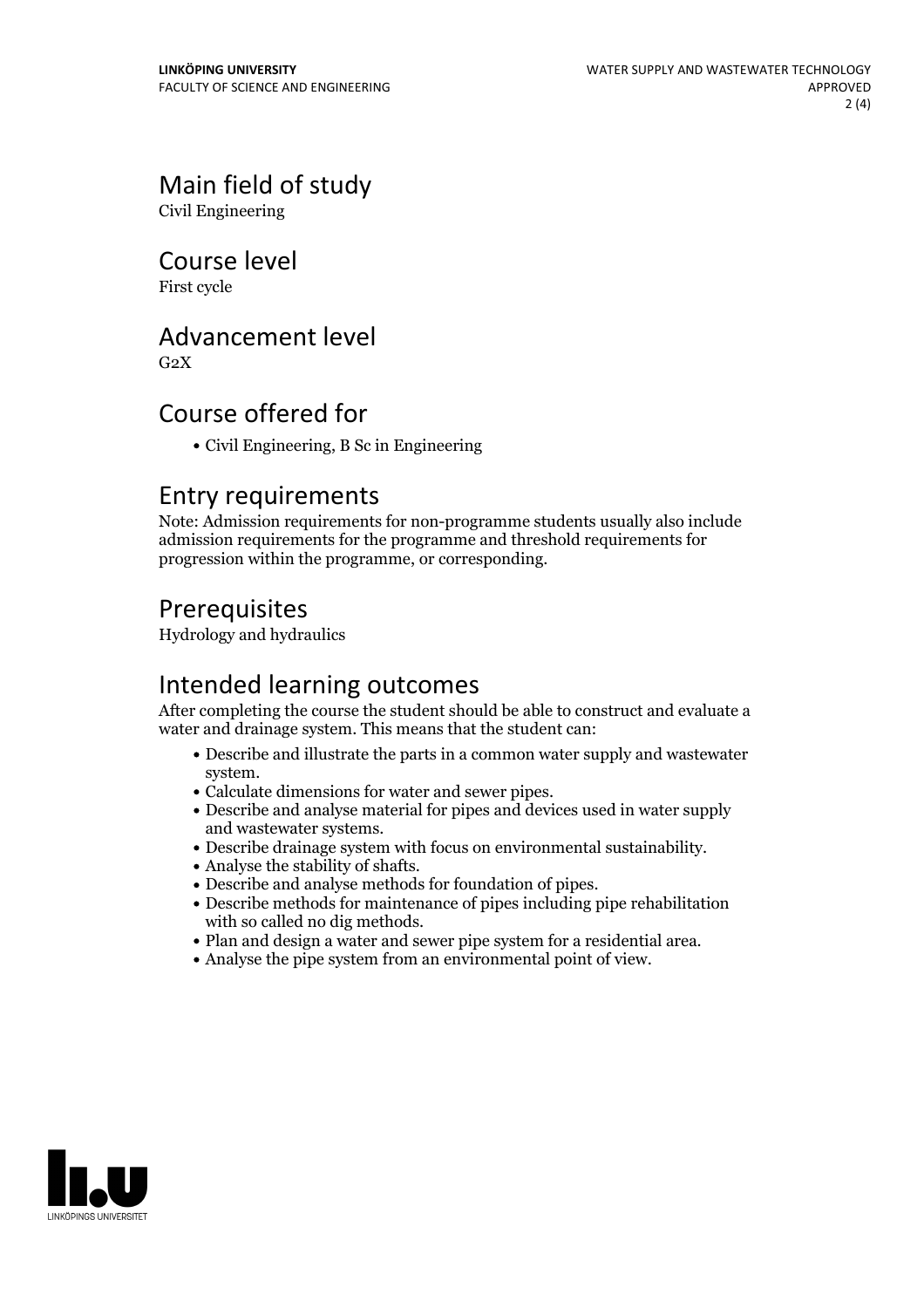## Course content

Freshwater consumtion, cleaning of water, water reservoires. Construction of freshwater- and sewage pipes. Methods for renewal of the freshwater- and sewage system. The procect contain the construction of a water- and sewage system for an exploatated area.

## Teaching and working methods

The teaching consists of lectures and a project.

## Examination

TEN<sub>1</sub> Written examination 4 credits U, 3, 4, 5

## Grades

Four-grade scale, LiU, U, 3, 4, 5

## Department

Institutionen för teknik och naturvetenskap

## Director of Studies or equivalent

Dag Haugum

## Examiner

Dag Hagum

## Course website and other links

<http://www2.itn.liu.se/utbildning/kurs/index.html?coursecode=TNBI47>

## Education components

Preliminary scheduled hours: 50 h Recommended self-study hours: 57 h

## Course literature

Allmänna VA-ledningar. Grundutbildning för rörnätspersonal. Svenskt Vatten AB 2008 Vårt vatten, Svenskt Vatten AB 2012